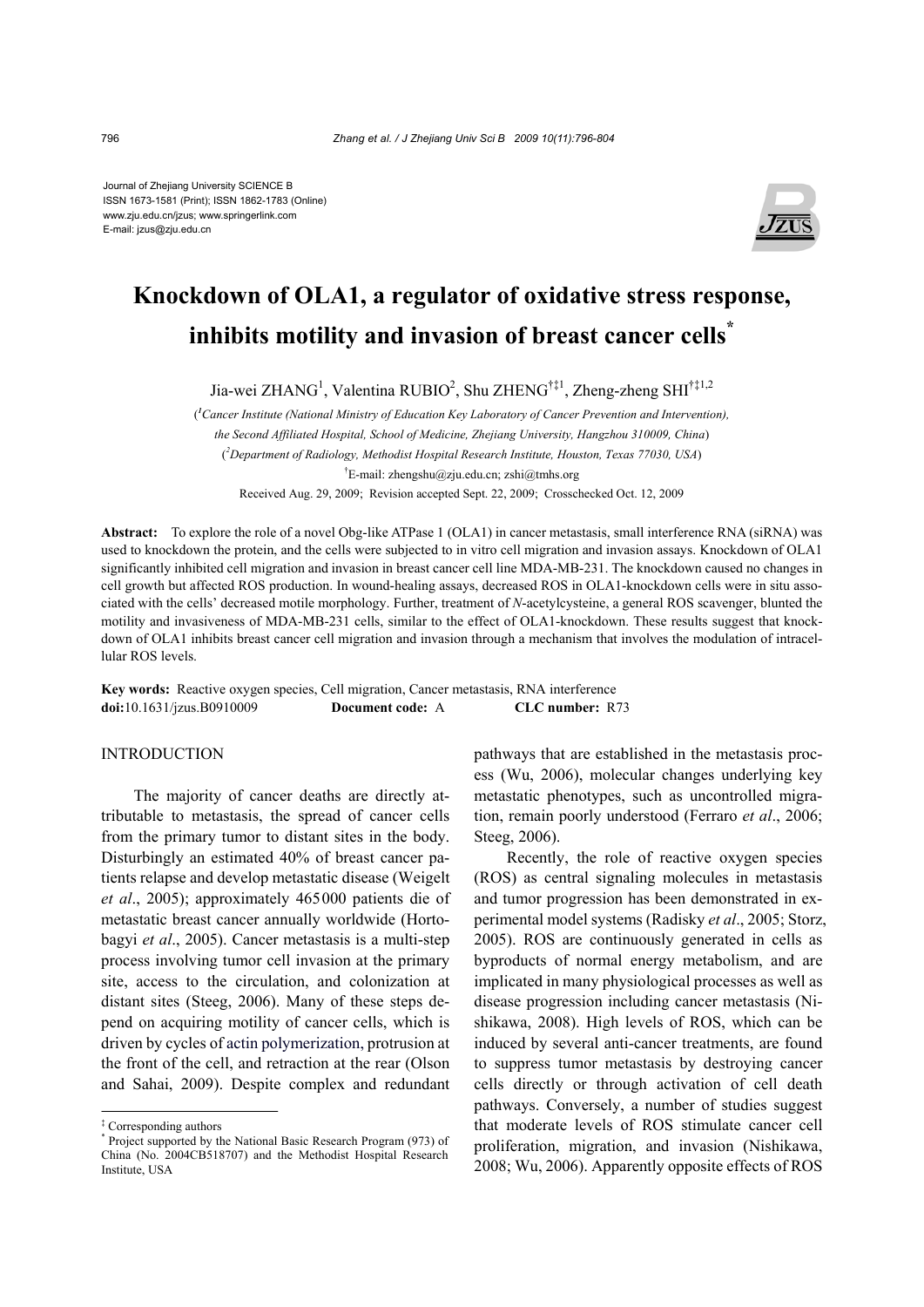have been observed. For example, in some cancer cells overproduction of endogenous ROS inhibits migratory activity, whereas depletion of ROS by introducing antioxidants or antioxidant enzymes to the cells stimulates migration (Fini *et al*., 2008; Shim *et al*., 2006). Clearly, additional studies are needed to resolve this contradiction and to further determine the mechanisms by which ROS affect cancer cell migration and invasion.

In our previous study, we demonstrated that OLA1, a novel Obg-like ATPase, functions as a negative regulator of the cellular antioxidant response through non-transcriptional/post-translational processes, which is distinct from most known antioxidant systems that depend on transcriptional pathways (Zhang *et al*., 2009). Knockdown of OLA1 in human cancer cells (HeLa) and non-cancerous cells (Beas2B) renders cells more resistant to oxidizing agents such as *tert*-butyl hydroperoxide (tBH) and diamide. When challenged with oxidants, OLA1-knockdown cells had decreased production of ROS and less depletion of cellular glutathione and total thiol content. Hence, we postulated that knockdown of OLA1 could have an effect on cancer cell migration and/or invasion. Further, establishing the function of OLA1 would reveal new insights into understanding of metastasis and defining new potential targets for anti-metastasis therapies. In the present study we show that knockdown of OLA1 inhibits migration and invasion of a breast cancer cell line (MDA-MB-231) and this effect is mediated through regulation of ROS level or redox status in the cancer cells.

## MATERIALS AND METHODS

## **Chemicals and cell culture**

All chemicals used in this study, except as otherwise indicated, were purchased from Sigma-Aldrich (St. Louis, MO, USA). Human breast cancer cell line MDA-MB-231 (ATCC; Manassas, VA, USA) was grown at 37 °C in Dulbecco's modification of Eagle's medium (DMEM) supplemented with 10% (w/v) fetal bovine serum (FBS).

## **Small interference RNA-mediated gene knockdown**

Human OLA1 (NM\_013341.3)-specific small interference RNA (siRNAs; on-target plus SMART- pools, No. L-015680-01) and the control siRNA (non-targeting siRNA, No. D-001810-10) were acquired from Dharmacon (Lafayette, CO, USA). Cells seeded in a 6-well plate were transfected with 50 nmol/L siRNA with the DharmaFECT1 siRNA transfection reagent (No. T-2001-03) according to the manufacturer's instructions.

# **Intracellular ROS measurement**

The measurement was obtained using the molecular probe 5 (and 6)-carboxy-2′,7′-dichlorodihydrofluorescein diacetate (carboxy-H2DCFDA; Invitrogen, Carlsbad, CA, USA). Cells were suspended in phosphate buffered saline (PBS) and loaded with carboxy-H<sub>2</sub>DCFDA (1 μmol/L in phenol-free medium) at 37 °C for 30 min, and then treated with 400 μmol/L diamide for 1 h. Cells were washed with PBS and 2′,7′-dichlorofluorescein (DCF) fluorescence was evaluated by flow cytometry (FACscan, Becton-Dickinson, San Jose, CA, USA) using 492 nm for excitation and 520 nm for emission. A total of 10000 events were collected for each histogram. For ROS measurement in situ, adherent cells in wound-healing assay were washed by pre-warmed PBS twice, and incubated with 20 μmol/L of carboxy-H2DCFDA in PBS at 37 °C for 15 min. Cells were again washed by PBS, and examined with a fluorescence microscope at fluorescein isothiocyanate (FITC)-channel (OlympusIX81, Olympus, Melville, NJ, USA).

# **Cytotoxicity/viability assay**

Cells were seeded in a 96-well micro-plate at  $1 \times 10^4$  cells/well and allowed to grow for a period as indicated in Results. The cells were then treated as indicated. Cell viability was evaluated by the [3-(4,5 dimethylthiazol-2-yl)-5-(3-carboxymethoxyphenyl)- 2-(4-sulfophenyl)-2H-tetrazolium, inner salt (methyl tolyl sulfide, MTS)-based CellTiter 96 Aqueous One Solution Reagent (Promega, Madison, WI) following the manufacturer's protocol.

#### **Cell cycle detection**

Cell cycle was determined by flow cytometry analysis using propidium iodide (PI) staining (BD Pharmingen, San Jose, CA, USA). Cell fluorescence was analyzed using a BD LSR II cytometer. Data were collected from at least 10000 cells.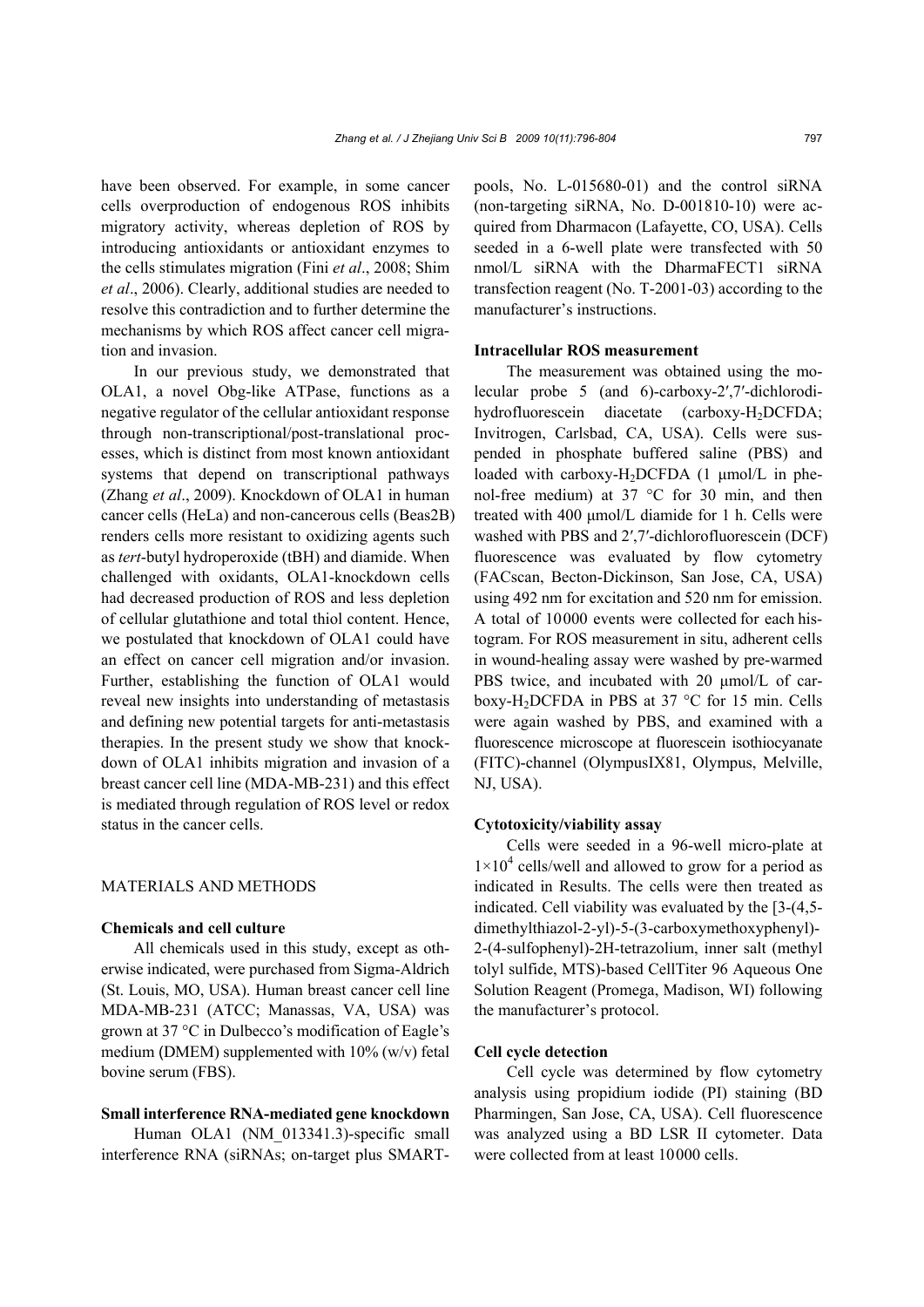#### **Western blot analysis**

Immunoblot analysis was performed as previously described (Zhang *et al*., 2009). Antibody against OLA1 was purchased from Abcam Inc. (Cambridge, MA, USA), and antibody against β-actin from Sigma-Aldrich (St. Louis, MO, USA). Antirabbit IgG peroxidase-linked whole antibody and anti-mouse IgG peroxidase-linked whole antibody were purchased from GE Healthcare (Waukesha, WI, USA).

#### **Wound-healing assay**

Cells were transfected with OLA1 siRNA or non-targeting siRNA as a control and allowed to grow in 24-well plates until confluent. Cell monolayers were scratched with a sterile micropipette tip and the wound regions were allowed to heal by cell migration. Photographs were taken immediately ("0" time) and repeatedly at the indicated time points. By comparing the width of wound (the average distance between the two wound edges) at each time point with that at "0" time, the migration distance (in μm) was determined and used for assessing cell motility. The image analysis was done with ImageJ (National Institutes of Health, NIH).

## **Migration assay**

The InnoCyte™ 96-well cell migration assay kit (CBA010) was obtained from Calbiochem (San Diego, CA, USA). It is provided in a 96-well format suitable with upper chamber inserts containing a membrane with an 8 μm pore-size at the bottom. The assay was performed following the manufacturer's instructions. Briefly, cells were collected and washed by PBS twice and seeded in the upper chamber with serum-free medium, while the lower chamber was loaded with medium containing 10% (w/v) FBS or the serum-free medium (negative control). After incubation at 37 °C for 12 h, cells migrated through the membrane and attached to the underside of the upper chamber were collected with the labeling/cell detachment solution and labeled with calcein-acetoxymethyl (AM) dye. The fluorescence was measured at 485 nm/520 nm with a FLUOstar OPTIMA plate reader (BMG LABTECH, Nepean, Canada) and subsequently imaged with Xenogen IVIS200 optical imaging system (Caliper, Hopkinton, MA, USA).

#### **Cell invasion assay**

InnoCyte™ laminin-based 96-well cell invasion assay kit (CBA043, Calbiochem, San Diego, CA, USA) was used to evaluate cell invasion activity. This system is similar to the above migration assay; however, a laminin protein layer is coated on the bottom membrane. Invasive cells that can degrade the laminin layer will migrate through and attach to the underside of the membrane. The assay was performed with procedures essentially identical to the migration assay.

#### **Cytoskeleton staining**

Cells were transfected with OLA1-specifc siRNA or non-targeting siRNA and subjected to the wound-healing assay as described above. At 12 h post-scratching, cells were fixed with 4% (w/v) paraformaldehyde, permeabilized with 0.1% (w/v) Triton, and then incubated with Phalloidin-F554 (Invitrogen) and 4′,6-diamidino-2-phenylindole **(**DAPI, Invitrogen) for 1 h in dark. Images were captured and analyzed with a fluorescence microscope (Olympus IX81, Center Valley, PA, USA).

#### RESULTS

# **Knockdown of OLA1 inhibits MDA-MB-231 cell motility and invasion activity**

To explore the role of OLA1 in cancer cell migration, MDA-MB-231 cells, a highly metastatic breast cancer adenocarcinoma cell line, were transfected with OLA1-specific Smartpool siRNAs, and analyzed for cell motility and invasion in vitro. The siRNA-mediated knockdown of OLA1 was confirmed by immunoblotting analysis. As shown in Fig.1a, at 48 to 96 h after the siRNA transfection, OLA1 protein was suppressed to a negligible level as compared with the cells transfected with nontargeting siRNA. These transfected cells were first subjected to the wound-healing assay. At 48 h post transfection ("0" time), the monolayer cells were scratched and cell migration into the wound area was followed at various time points. OLA1-knockdown cells exhibited significantly decreased migration rate as compared with the control cells (Figs.1a and 1b). At 48 h after the scratch was made the control cells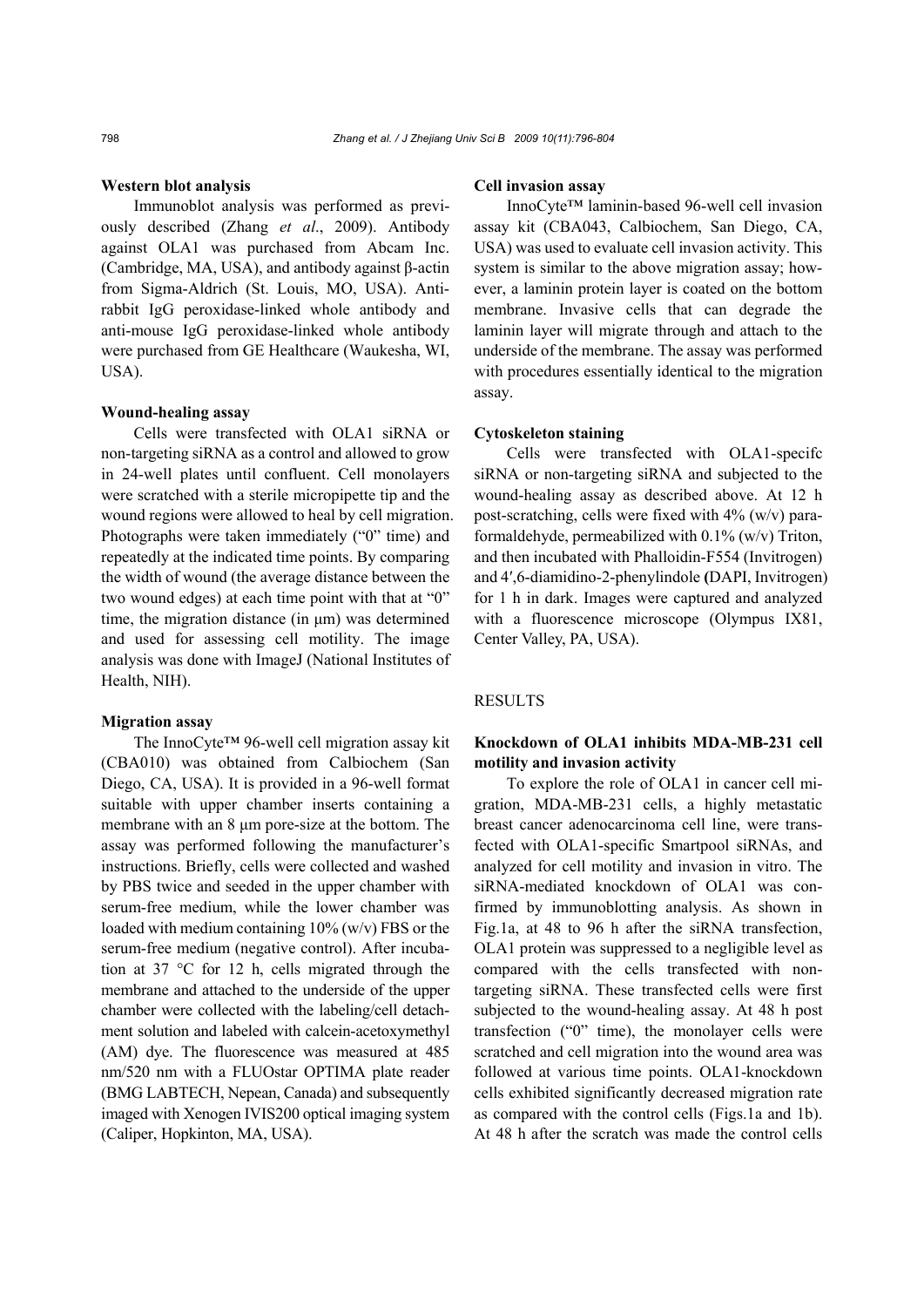had fully "healed" the wound by migrating into the space; however, OLA1-knockdown cells migrated only  $~60\%$  of the distance, leaving the wound unclosed (Fig.1b). In addition, cells in the woundhealing assay were stained with phalloidin for actin distribution (Fig.1c). When examined at 12 h, 78% of the control cells bordering the wound spot exhibited motile morphologies, with a leading edge that contained condensed F-actin. In contrast, only 42% of the OLA1-knockdown cells bordering the wound site had the F-actin-rich leading edge (Fig.1d). These data suggest that knockdown of OLA1 affects MDA-MB-231 cells on horizontal migratory activity induced by wound.

Next, we examined the motility of OLA1 knockdown cells with InnoCyte™ cell migration assay, a measurement of serum-induced transwell migration. In the assay migrated cells were collected and stained with calcein-AM solution to produce green fluorescence. As shown in Fig.1e, with the presence of serum in the lower chamber, considerable fluorescent signals were produced in both the OLA1-knockdown and the control cells. However, the total signals of OLA1-knockdown cells were significantly lower than those of the control cells, only 57% of the latter, which indicates a decreased rate of serum-induced migration in the OLA1 knockdown cells.

Furthermore, the invasion ability of OLA1 knockdown cells was evaluated with InnoCyte™ laminin-coated cell invasion assay. The mechanism is similar to the cell migration assay, but one layer of laminin is coated on the bottom of the membrane of the upper chamber, resembling the Matrigel-based invasion assay. The results are summarized in Fig.1f. The OLA1-knockdown cells showed a substantial reduction in invasion ability; the number of cells that penetrated the laminin layer and passed through the bottom membrane was only 27% of the controls. These experiments indicate that knockdown of OLA1 in MDA-MB-231 cells inhibits cell motility and invasion activity in vitro.

# **Knockdown of OLA1 has no effect on cell growth but inhibits ROS production**

In order to define a mechanistic explanation for these findings, we first tested if OLA1-knockdown would affect cell growth and viability. The siRNA

transfected cells were grown for 48 h and then stained with PI for cell cycle analysis by flow cytometry. No significant differences in cell cycle were found between the OLA1-knockdown and the control cells (Fig.2a). Cell proliferation was determined with an MTS-based assay. As shown in Fig.2b, OLA1 knockdown cells exhibited proliferative activities comparable to the control cells between 48 to 96 h post-transfection, the time frame within which the above migration and invasion assays were carried out ("0" h to 48 h). Therefore, the inhibition of cell migration and invasion in OLA1-knockdown cells cannot be explained by either reduction of cell proliferation or loss of cell viability. These results are consistent with our recent analysis using different cell lines, e.g., HeLa, in which knockdown of OLA1 caused no changes in cell growth and baseline cell death (Zhang *et al*., 2009). However, OLA1-knockdown cells were found to have reduced intracellular ROS production and to be more resistant to thiol-depleting agents such as diamide (Zhang *et al*., 2009). Following these observations, we investigated the role of OLA1 in ROS production in MDA-MB-231 cells. As shown in Fig.2c, ROS production in OLA1-knockdown cells and the control cells was measured by DCFDA staining and flow cytometry analysis. No differences of basal ROS levels were detected between these cell groups. However, when treated with diamide, OLA1-knockdown cells generated significantly less ROS when compared with the control cells, as indicated by an attenuated right-shift in DCF signals (Fig.2c).

# **ROS suppression mediates the effect of OLA1 knockdown on cell motility**

We then hypothesized that the decreased cell motility in OLA1-knockdown cells is mediated by the reduction of intracellular ROS. In order to confirm the direct involvement of ROS in cell migration, we performed wound-healing assays in which cellular ROS were visualized in situ during cell migration. Confluent monolayers of siRNA-transfected MDA-MD-231 cells were scratched, and the cultures were followed by DCFDA staining to monitor the production of ROS. As expected (Ikeda *et al*., 2005; Moldovan *et al*., 2000), in the control cultures strong DCF fluorescence signals were observed in the cells flanking the wound margins, with the highest signals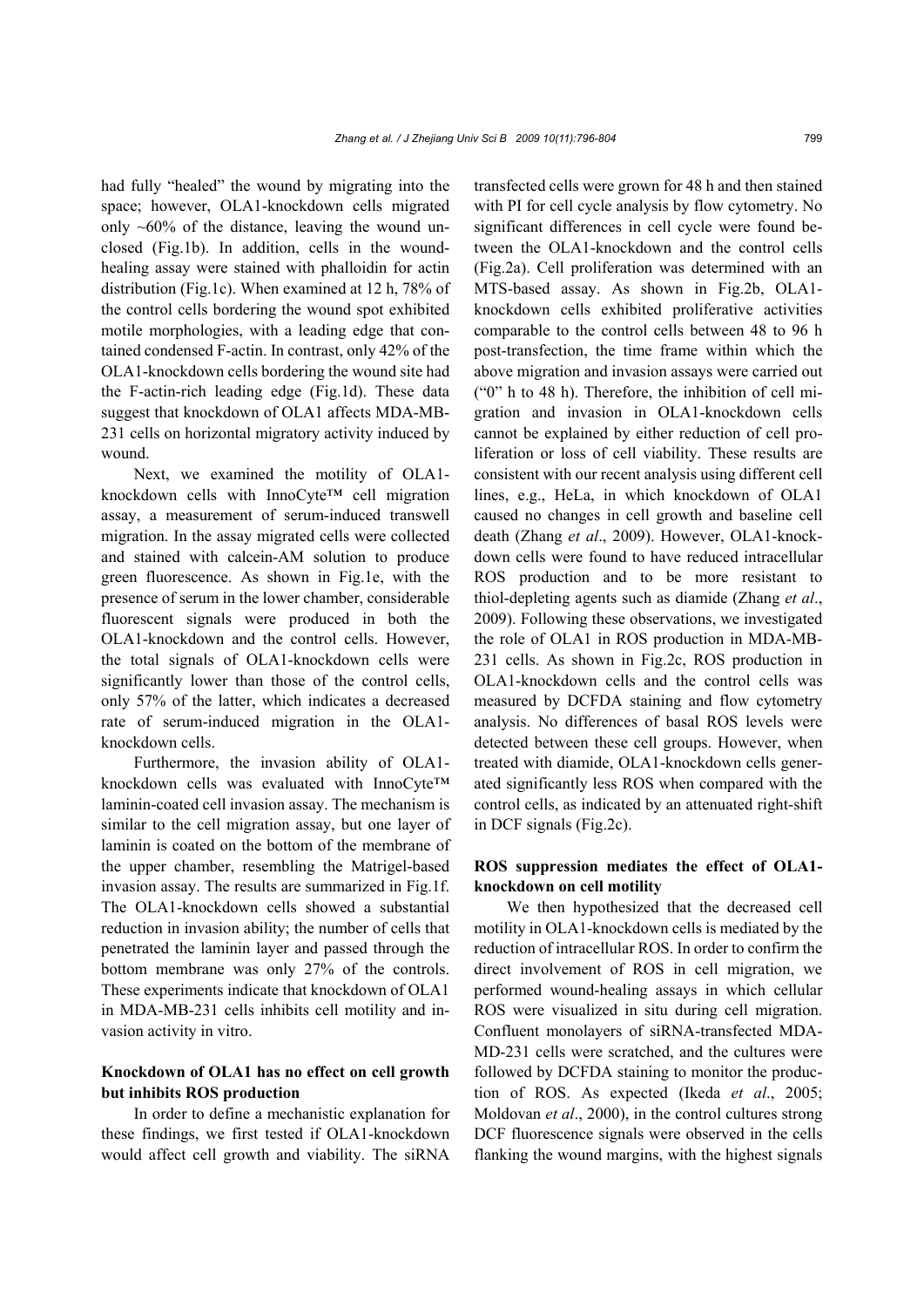

#### **Fig.1 Effect of OLA1-knockdown on cell motility and invasion activity**

MDA-MB-231 cells were transfected with OLA1-specific siRNAs or the control siRNA for 48 h and then subjected to cell migration and invasion assays. (a) Representative images of cell migration in wound-healing assays. '0 h' indicates the time when the scratch was made at 48 h post-transfection (upper insert). The effectiveness of the knockdown was evaluated by Western blot analysis, and β-actin was used as loading control; (b) Quantitative analysis of the migratory distances in wound-healing assays. The results are displayed as mean±*SD* of triplicate samples; (c) F-actin distribution in the cells bordering the wound. F-actin was stained with F554-phalloidin (red), while the nucleus was stained with 4′,6-diamidino-2-phenylindole (DAPI, blue). The white dash line and arrow indicate the wound margin and the direction of cell migration, respectively. Representative images of the control cells (left) and the OLA1-knockdown cells (right) are shown; (d) Quantitative analysis of the cells that present motile morphology with condensed F-actin at the leading edge. Only cells in the first row bordering the wound edge were counted with a minimum of 200 cells per measurement. The results are displayed as mean±*SD* of triplicate samples; (e) InnoCyte™ cell migration assay (12 h). The green fluorescence intensity (at 485 nm/520 nm) indicates the number of migratory cells. Images of the green fluorescence were taken using an IVIS200 optical imaging system. The results are displayed as mean±*SD* of triplicate samples; (f) InnoCyte™ laminin-coated cell invasion assay (18 h). The green fluorescence intensity (at 485 nm/520 nm) indicates the number of invasive cells. The green fluorescence signals was imaged using the IVIS200 optical imaging system. The results are displayed as mean±*SD* of triplicate samples. \* *P*<0.05; \*\* *P*<0.01, as compared with the control cells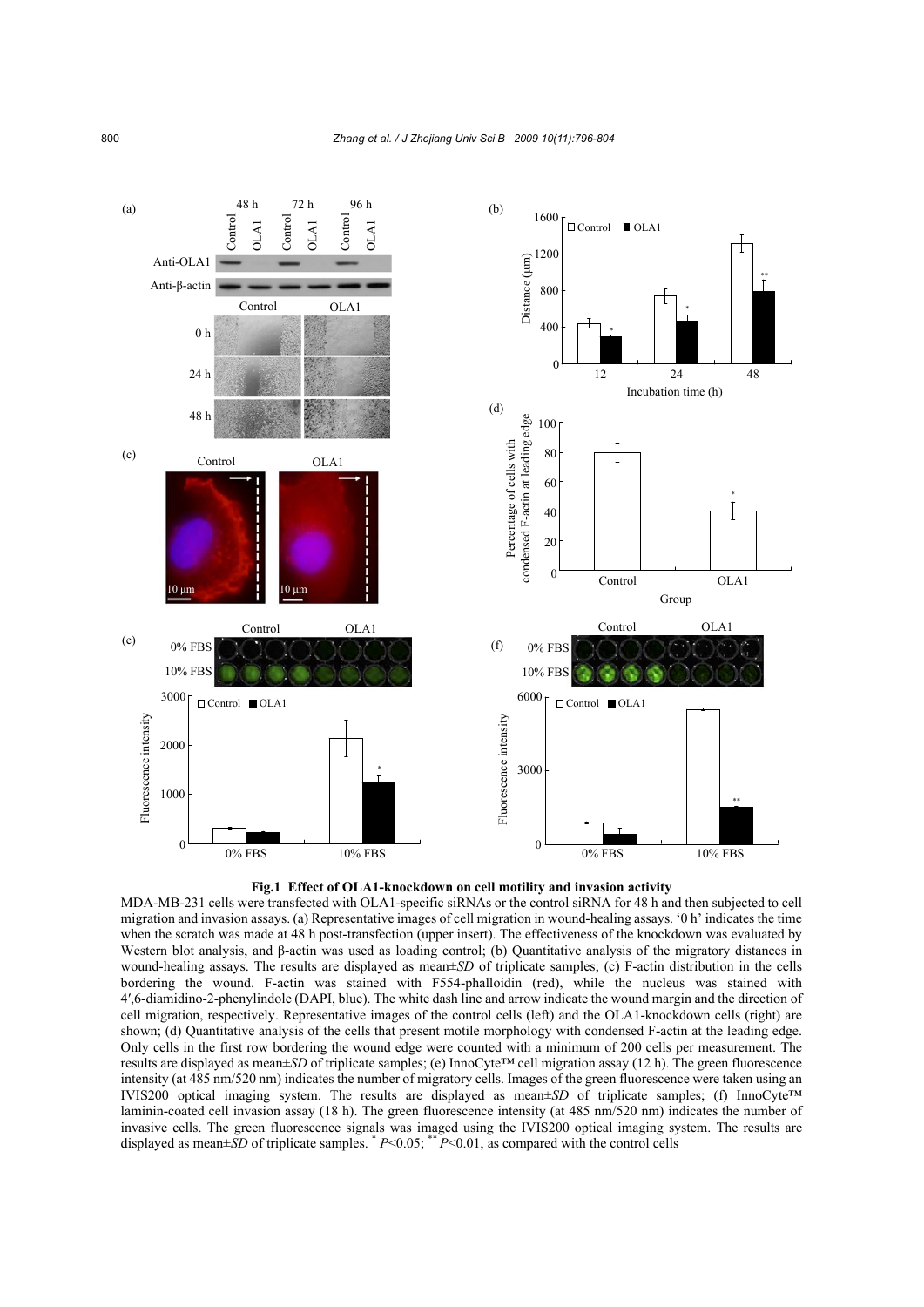

**Fig.2 Knockdown of OLA1 has no effect on cell growth but inhibits ROS production** 

(a) Cell cycle analysis: 48 h after transfection with the control siRNA or the OLA1 siRNA, the cells were stained with PI and analyzed by flow cytometry. Histograms shown are representative from 3 independent experiments. Phases of the cell cycle are indicated above the histograms; (b) Cell growth rate as monitored by MTS assay following the siRNA transfection. At the indicted time periods post-transfection, cells were incubated with MTS for 2 h, and measured for absorbance at 540 nm. Data are represented as mean±*SD* from 3 independent experiments; (c) Knockdown of OLA1 attenuated the production of ROS. Unchallenged cells (baseline) and cells treated with 400 μmol/L of diamide for 1 h were subjected to carboxy-H2DCFDA labeling and flow cytometry analysis. Histograms shown are representative from 3 independent experiments





(a) ROS production during wound-induced cell migration. Twelve hours after the wounding, cells were labeled with carboxy-H2DCFDA and examined under a fluorescence microscope. The green fluorescence signal indicates the accumulation of intracellular ROS. Both bright field images (top panel) and fluorescence images (bottom panel) are shown; (b) ROS production in "wound-healing" cultures treated with NAC. Cultures were pre-treated with 5 mmol/L NAC for 1 h, and then subjected to wound-healing assay in the presence of NAC, followed with ROS visualization. Images shown are representative of 3 independent experiments; (c) Effect of NAC on cell invasion. InnoCyte™ laminin-coated cell invasion assay was conducted with or without the presence of NAC (5 mmol/L) for 18 h. The green fluorescence intensity indicates the number of invasive cells. Green fluorescence signals were imaged using an IVIS200 optical imaging system. The results are displayed as mean±*SD* of triplicate samples; (d) The effect of NAC on cell growth as determined by MTS assay. OLA1-knockdown and the control cells were incubated with 5 mmol/L NAC for 24 h, and then subjected to MTS assay. \*\* *P*<0.01, as compared with the control cells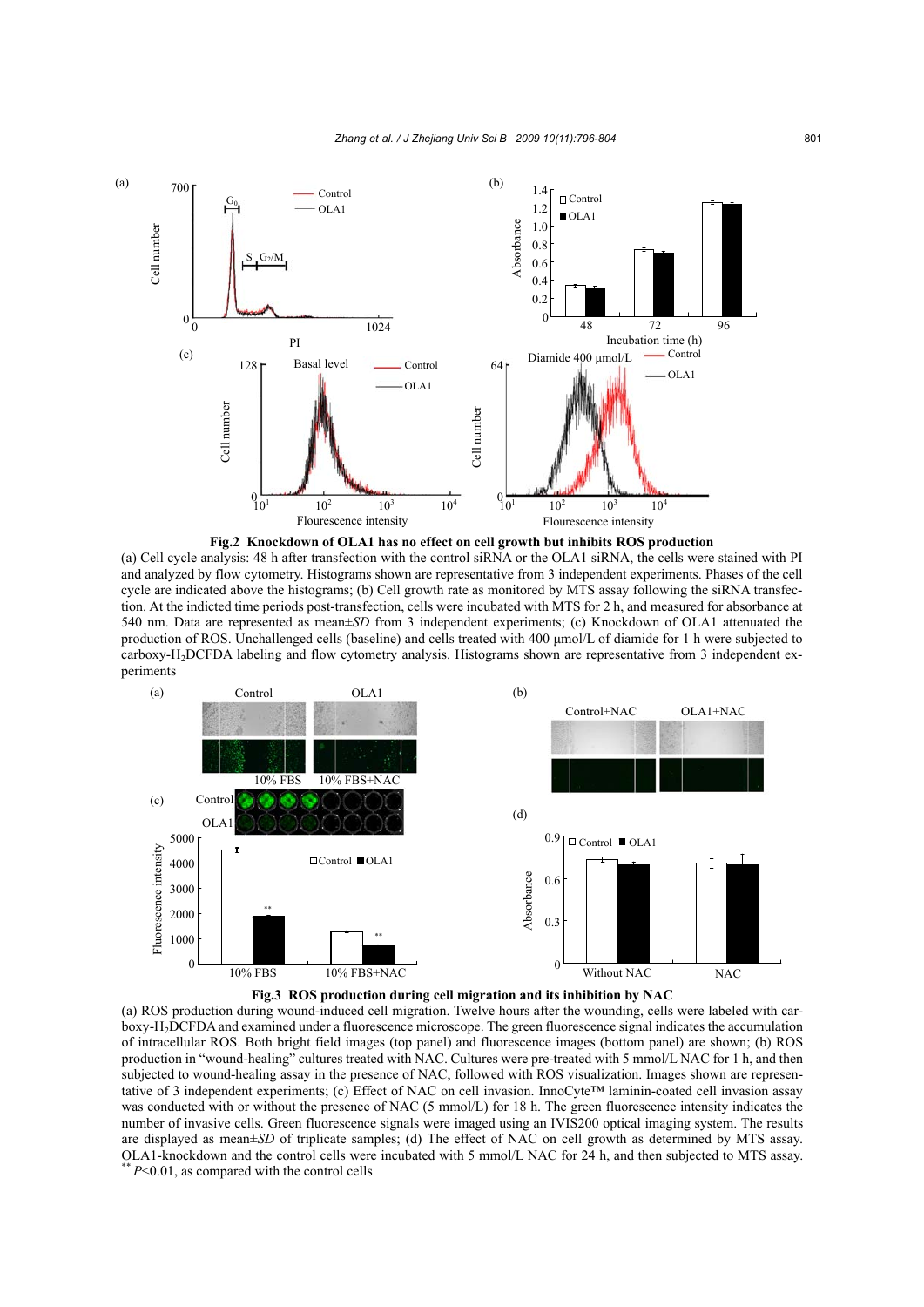in the cells with the most motile activity. The signals decreased gradually in the direction away from the wound sites (Fig.3a). However, in the OLA1 knockdown cultures, only a few DCF-positive cells were found scattered in the wound margins, and no gradient of DCF fluorescence signals could be identified. We confirmed that the DCF fluorescence signals represented the levels of intracellular ROS, since co-treatment of the cultures with *N*-acetylcysteine (NAC) abolished the signal (Fig.3b).

We sought to determine whether the decrease in ROS production was a cause or a result of cell migration. NAC has been widely used as a general antioxidant to neutralize ROS (Pendyala *et al*., 2008). The NAC-induced decreases in ROS levels have been attributed to the decreased motility in human endothelial cells (Ikeda *et al*., 2005; Moldovan *et al*., 2000) and rat fibroblast cells expressing Ras (Alexandrova *et al*., 2006). As summarized in Figs.3a and 3b, when the MDA-MD-231 cells were incubated with NAC (5 mmol/L), the treatment not only abolished the wound-induced ROS formation, but also significantly inhibited the cell migration in both the control and OLA1-knockdown cells. Moreover, when NAC (5 mmol/L) was included in the cell invasion assays, the MDA-MB-231 cells exhibited dramatic decreases in invasiveness (Fig.3c). The control-transfected cells showed a 72% reduction in invasion, to a level that was intermediate between those in the OLA1 knockdown cells without NAC treatment and in the cells treated with NAC (Fig.3c). The effect of NAC on cell migration and invasion was unlikely due to its toxicity to the cells, since no loss of cell viability was detected in MDA-MB-231 cells treated with NAC at the same dose for 24 h (Fig.3d). These studies suggest that suppression of ROS production can be a causal effect that leads to the inhibition of cell motility and invasion activity.

## DISCUSSION

We report here that knockdown of OLA1, a newly discovered regulatory protein of oxidative stress response, inhibits cell migration and invasion ability in breast cancer MDA-MB-231 cells as verified by 3 complimentary but distinct in vitro assays: wound-healing (Fig.1a), transwell migration (Fig.1e),

and invasion assay (Fig.1f). We also found that the inhibition is not due to loss of cell viability or proliferation, but is associated with decreased production of ROS (Figs.2 and 3). Although excessive ROS are toxic, moderate levels of ROS can serve as signaling intermediates, regulating many normal and pathological cellular processes including growth, immune defense, and migratory response (Valko *et al*., 2007). Despite apparently conflicting reports on whether ROS enhances or decreases cell migration, our study supports a positive role of ROS in cell motility. We demonstrated that the decreased levels of ROS in OLA1-knockdown cells, as measured by flow cytometry (Fig.2c) and visualized in situ in a woundhealing assay (Fig.3a), are well correlated with the decreased motility and invasion activity in these cells. Based on the observation that treatment with NAC, a scavenger of ROS, largely impairs the cell motility and invasiveness (Fig.3), as well as prior reports in the literature that presented similar NAC effects (Huo *et al.*, 2009; Pendyala *et al*., 2008), we reason that decreased ROS in OLA1-knockdown cells can be a causative mechanism underlying the migration/ invasion impairment. On the other hand, the mechanism by which knockdown of OLA1 alters intracellular ROS has been previously proposed (Zhang *et al*., 2009). OLA1 may function through post-translational pathways to down-regulate antioxidant enzymes, likely the enzymes responsible for thiol redox balance. Alternatively, it may interact with these enzymes as a suppressive co-factor or inhibitor. Consequently, the knockdown of OLA1 results in an enhancement of ROS scavenging and other antioxidant activities.

In wound-healing assays (Fig.1), the OLA1 knockdown cultures decreased the number of motile cells at the wound margins. Cells with "motile morphologies" are characterized with a leading edge containing condensed F-actin (Fig.1c), in which active actin polymerization and nucleation occur. Recent studies suggested that actin cytoskeleton reorganization, which is the "driving force" for cell migration, can be positively regulated by intracellular ROS (Moldovan *et al*., 2000). ROS may interact with actin directly by facilitating the exposure of new barbed ends, thus promoting the actin polymerization. ROS may also regulate the actin dynamics indirectly by interacting with a number of actin-binding proteins including gelsolin, cofilin, IQGAP, and FAK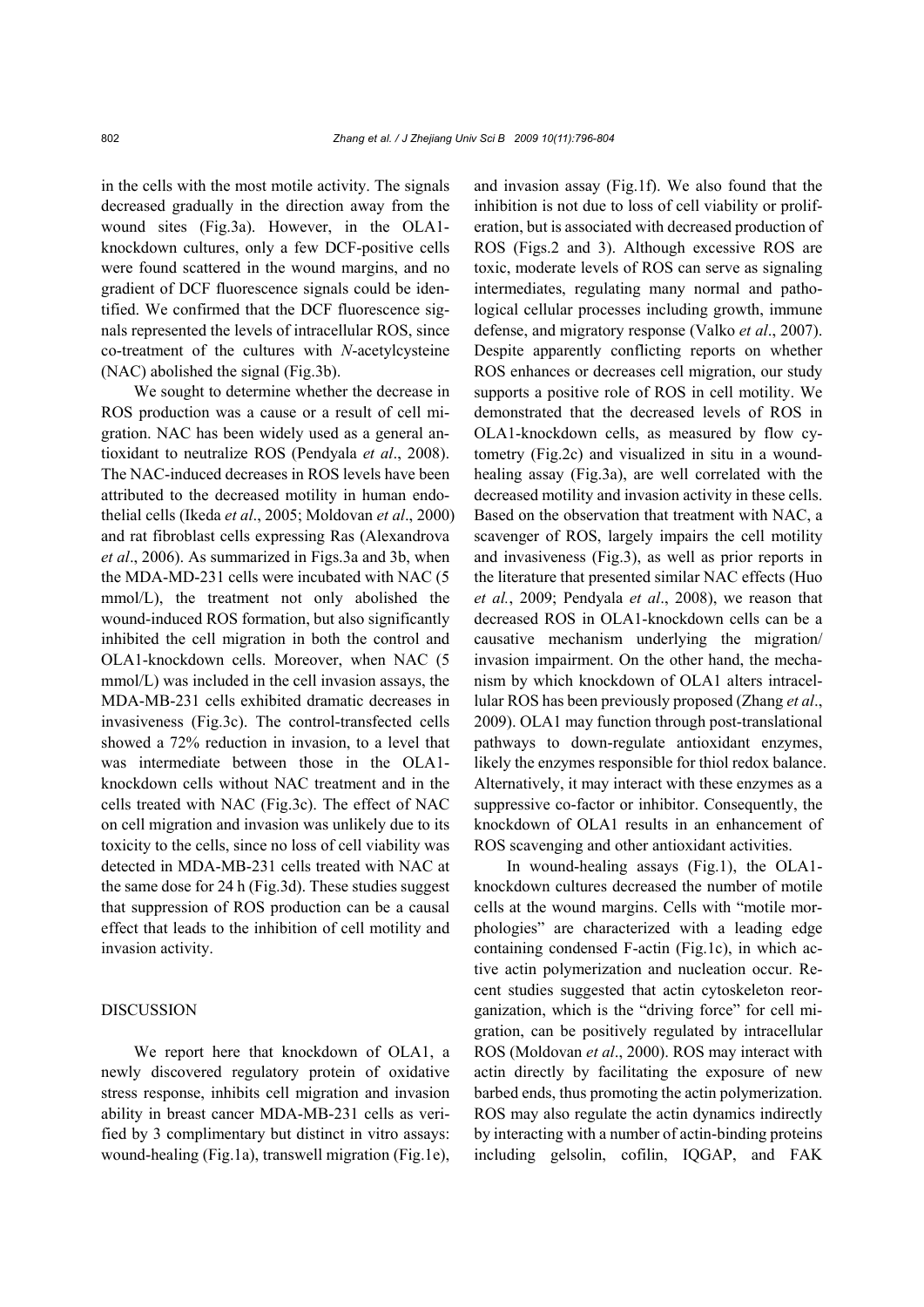(Moldovan *et al*., 2006). In our present study, it is likely that in OLA1-knockdown cells the decreased ROS levels affect the actin polymerization, leading to retarded migration and invasion (Figs.2 and 3).

Our present study suggests that inhibition of cancer migration and invasion could be achieved by suppression of OLA1. This finding sheds light on a new therapeutic opportunity to battle metastatic diseases. As reported previously (Gradia *et al*., 2009; Koller-Eichhorn *et al*., 2007), OLA1 contains a guanine nucleotide-binding domain (G domain) and belongs to the p-loop ATPase family. Members of this family have been identified as drug targets (Chène, 2002). However, animal models of metastasis are required to clearly demonstrate the effect of OLA1 knockdown on cancer cells in vivo. Moreover, protein assays are needed to validate the druggability of OLA1. We believe that studies on OLA1 function, especially on its interactions with other signaling molecules or effector proteins, will benefit the development of therapeutic strategies based on targeting OLA1 or its downstream proteins.

#### ACKNOWLEDGEMENT

We thank Drs. Daniel LEE and Brandi MATTSON, the Methodist Hospital Institute, USA, for help in the preparation of the manuscript.

#### **References**

- Alexandrova, A.Y., Kopnin, P.B., Vasiliev, J.M., Kopnin, B.P., 2006. ROS up-regulation mediates Ras-induced changes of cell morphology and motility*. Exp. Cell Res.*, **312**(11): 2066-2073. [doi:10.1016/j.yexcr.2006.03.004]
- Chène, P., 2002. ATPases as drug targets: learning from their structure*. Nat. Rev. Drug Discov.*, **1**(9):665-673. [doi:10. 1038/nrd894]
- Ferraro, D., Corso, S., Fasano, E., Panieri, E., Santangelo, R., Borrello, S., Giordano, S., Pani, G., Galeotti, T., 2006. Pro-metastatic signaling by c-Met through RAC-1 and reactive oxygen species (ROS)*. Oncogene*, **25**(26): 3689-3698. [doi:10.1038/sj.onc.1209409]
- Fini, M.A., Orchard-Webb, D., Kosmider, B., Amon, J.D., Kelland, R., Shibao, G., Wright, R.M., 2008. Migratory activity of human breast cancer cells is modulated by differential expression of xanthine oxidoreductase*. J. Cell. Biochem.*, **105**(4):1008-1026. [doi:10.1002/jcb.21901]
- Gradia, D.F., Rau, K., Umaki, A.C., de Souza, F.S., Probst, C.M., Correa, A., Holetz, F.B., Avila, A.R., Krieger, M.A., Goldenberg, S., *et al*., 2009. Characterization of a

novel Obg-like ATPase in the protozoan *Trypanosoma cruzi. Int. J. Parasitol.*, **39**(1):49-58. [doi:10.1016/j.ijpara. 2008.05.019]

- Hortobagyi, G.N., de la Garza Salazar, J., Pritchard, K., Amadori, D., Haidinger, R., Hudis, C.A., Khaled, H., Liu, M.C., Martin, M., Namer, M., *et al*., 2005. The global breast cancer burden: variations in epidemiology and survival*. Clin. Breast Cancer*, **6**(5):391-401. [doi:10. 3816/CBC.2005.n.043]
- Huo, Y., Qiu, W.Y., Pan, Q., Yao, Y.F., Xing, K., Lou, M.F., 2009. Reactive oxygen species (ROS) are essential mediators in epidermal growth factor (EGF)-stimulated corneal epithelial cell proliferation, adhesion, migration, and wound healing*. Exp. Eye Res.*, in press [Epub ahead of print]. [doi:10.1016/j.exer.2009.07.012]
- Ikeda, S., Yamaoka-Tojo, M., Hilenski, L., Patrushev, N.A., Anwar, G.M., Quinn, M.T., Ushio-Fukai, M., 2005. IQGAP1 regulates reactive oxygen species-dependent endothelial cell migration through interacting with Nox2*. Arterioscler. Thromb. Vasc. Biol*., **25**(11):2295-2300. [doi:10.1161/01.ATV.0000187472.55437.af]
- Koller-Eichhorn, R., Marquardt, T., Gail, R., Wittinghofer, A., Kostrewa, D., Kutay, U., Kambach, C., 2007. Human OLA1 defines an ATPase subfamily in the Obg family of GTP-binding proteins*. J. Biol. Chem.*, **282**(27):19928- 19937. [doi:10.1074/jbc.M700541200]
- Moldovan, L., Moldovan, N.I., Sohn, R.H., Parikh, S.A., Goldschmidt-Clermont, P.J., 2000. Redox changes of cultured endothelial cells and actin dynamics*. Circ. Res.*, **86**(5):549-557.
- Moldovan, L., Mythreye, K., Goldschmidt-Clermont, P.J., Satterwhite, L.L., 2006. Reactive oxygen species in vascular endothelial cell motility. Roles of NAD(P)H oxidase and Rac1*. Cardiovasc. Res*., **71**(2):236-246. [doi:10. 1016/j.cardiores.2006.05.003]
- Nishikawa, M., 2008. Reactive oxygen species in tumor metastasis*. Cancer Lett.*, **266**(1):53-59. [doi:10.1016/j.canlet. 2008.02.031]
- Olson, M.F., Sahai, E., 2009. The actin cytoskeleton in cancer cell motility*. Clin. Exp. Metastasis*, **26**(4):273-287. [doi:10.1007/s10585-008-9174-2]
- Pendyala, S., Gorshkova, I.A., Usatyuk, P., He, D., Pennathur, A., Lambeth, J.D., Thannickal, V.J., Natarajan, V., 2008. Role of Nox4 and Nox2 in hyperoxia-induced reactive oxygen species generation and migration of human lung endothelial cells*. Antioxid. Redox Signal*, **11**(4):747-764. [doi:10.1089/ars.2008.2203]
- Radisky, D.C., Levy, D.D., Littlepage, L.E., Liu, H., Nelson, C.M., Fata, J.E., Leake, D., Godden, E.L., Albertson, D.G., Nieto, M.A., *et al*., 2005. Rac1b and reactive oxygen species mediate MMP-3-induced EMT and genomic instability*. Nature*, **436**(7047):123-127. [doi:10.1038/ nature03688]
- Shim, H., Shim, E., Lee, H., Hahn, J., Kang, D., Lee, Y.S., Jeoung, D., 2006. CAGE, a novel cancer/testis antigen gene, promotes cell motility by activation ERK and p38 MAPK and downregulating ROS*. Mol. Cells*, **21**(3):